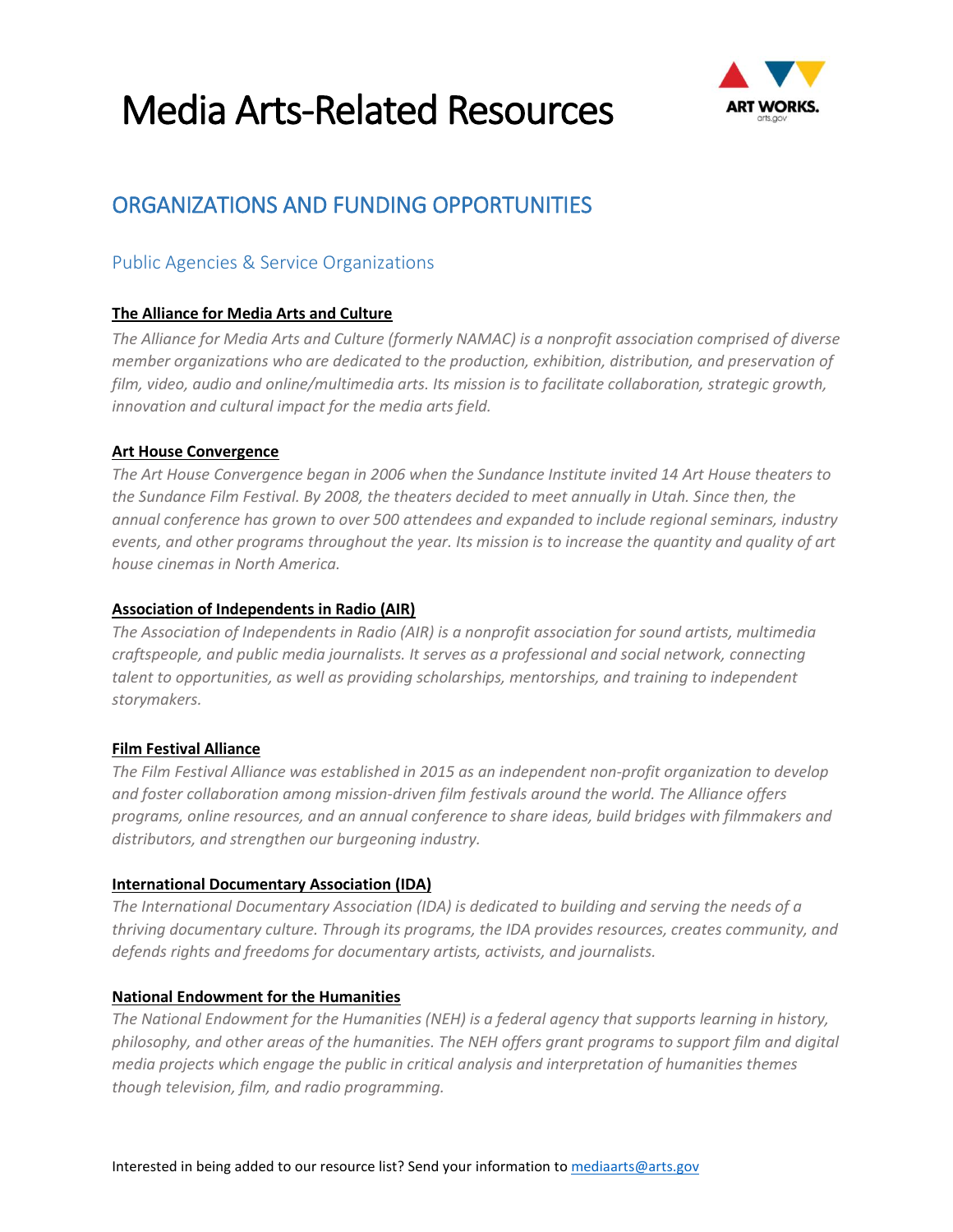

#### **[National Film Preservation Board at the Library of Congress](https://www.loc.gov/programs/national-film-preservation-board/film-registry/)**

*Established by the National Film Preservation Act of 1988, the National Film Preservation Board works to ensure the survival, conservation and increased public availability of America's film heritage, including: advising the Librarian on its recommendations for annual selections to the National Film Registry, apprising the Librarian of changing trends and policies in the field of film preservation, and counseling the Librarian on ongoing implementation of the National Film Preservation Plan.*

#### **[National Film Preservation Foundation](http://www.filmpreservation.org/)**

*The National Film Preservation Foundation (NFPF) is a nonprofit organization created by the U.S. Congress to help save America's film heritage. Supporting activities nationwide that preserve American films and improve film access for study, education, and exhibition, its top priority is saving works that would be unlikely to survive without public support. The NFPF has developed grant programs to help archives, historical societies, libraries, museums, and universities preserve films and make them available for study and research. The NFPF also organizes, obtains funding, and manages collaborative projects that enable film archives—large and small—to work together on preservation initiatives beyond the scope of single institutions.*

#### **[State Arts Agencies & Regional Arts Organizations](https://www.arts.gov/partners/state-regional)**

*State and regional arts organizations offer various resources and funding opportunities for individuals and organizations. To find out more about the resources offered by arts agencies and councils near you, browse the listings by state on this website provided.*

#### **[State Humanities Councils](https://www.neh.gov/about/state-humanities-councils)**

*There are 56 humanities councils located in all U.S. states and jurisdictions that support local humanities programs and events. To find out more about the resources offered by humanities councils near you, browse the alphabetical listing by state on this website provided.*

#### Broadcast and Public Media

#### **America's [Public Television Stations](http://www.apts.org/) (APTS)**

*America's Public Television Stations (APTS) is a nonprofit membership organization ensuring a strong and financially sound public television system that provides essential public services in education, public safety and civic leadership to the American people.* 

#### **[American Documentary, Inc.](http://www.amdoc.org/)**

*American Documentary is a leading nonprofit media organization dedicated to creating, identifying and presenting contemporary nonfiction stories that express opinions and perspectives rarely featured in mainstream media.*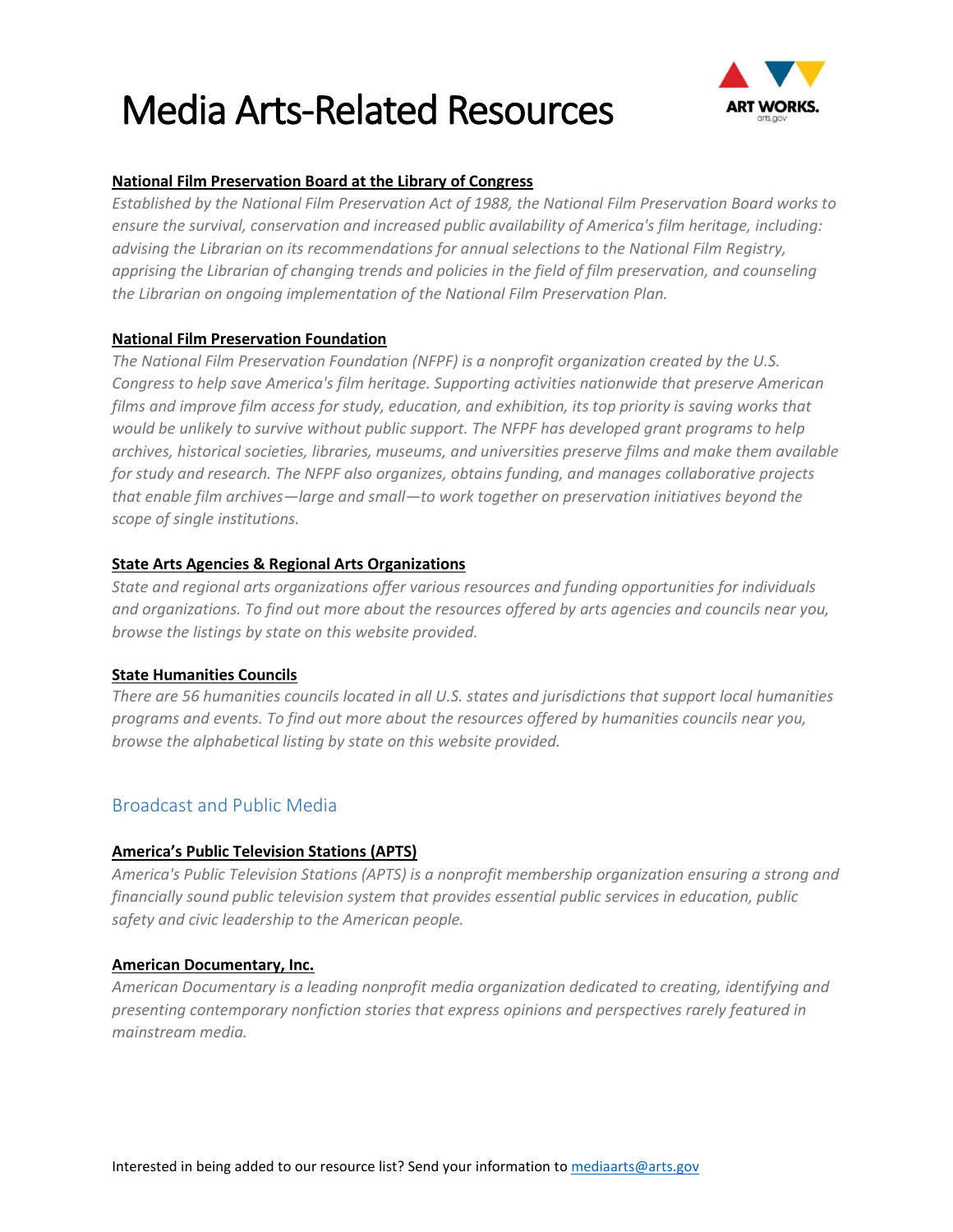

#### **[Association for Independents in Radio](https://airmedia.org/resources/)**

*AIR identifies, cultivates, and deploys gifted storymakers from across the U.S. and the world whose work enriches public media and its service to citizens each day. Committed to expanding the ecosystem where producers can do their best work, AIR provides training, opportunities, and resources, including an online talent directory and current listings of fellowships, grants, and awards.* 

#### **[Corporation for Public Broadcasting](http://www.cpb.org/) (CPB)**

*The Corporation for Public Broadcasting (CPB) is a private, nonprofit corporation created by Congress in the Public Broadcasting Act of 1967. CPB is the steward of the federal government's investment in public broadcasting and the largest single source of funding for public radio, television, and related online and mobile services. Its mission is to ensure universal access to non-commercial, high-quality content and telecommunications services.* 

#### **[Independent Television Service](http://www.itvs.org/) (ITVS)**

*Established in 1988 to energize public television, Independent Television Service (ITVS) funds innovative proposals by independent producers by providing production, promotion, marketing, and distribution support.*

#### **[National Federation of Community Broadcasters](http://www.nfcb.org/)**

*The National Federation of Community Broadcasters (NFCB) is a national membership organization that serves locally based and locally focused broadcast media organizations by providing services that advance their impact. Founded in 1978, NFCB is the oldest and largest national organization dedicated to community stations within the public media system.* 

#### **[National Public Radio](http://www.npr.org/) (NPR)**

*Founded in 1970, NPR is a nonprofit membership organization that is a leading producer of public radio programming in the United States. NPR has 490 member public radio stations nationwide, and also operates a national satellite program distribution system, with regional uplinks for public radio stations and other producers.*

#### **[Public Broadcasting Service](http://www.pbs.org/) (PBS)**

*The Public Broadcasting Service, created and owned by the nation's public television stations, exists to serve its members with programming and services of the highest quality and the imaginative use of technology to advance education, culture and citizenship.*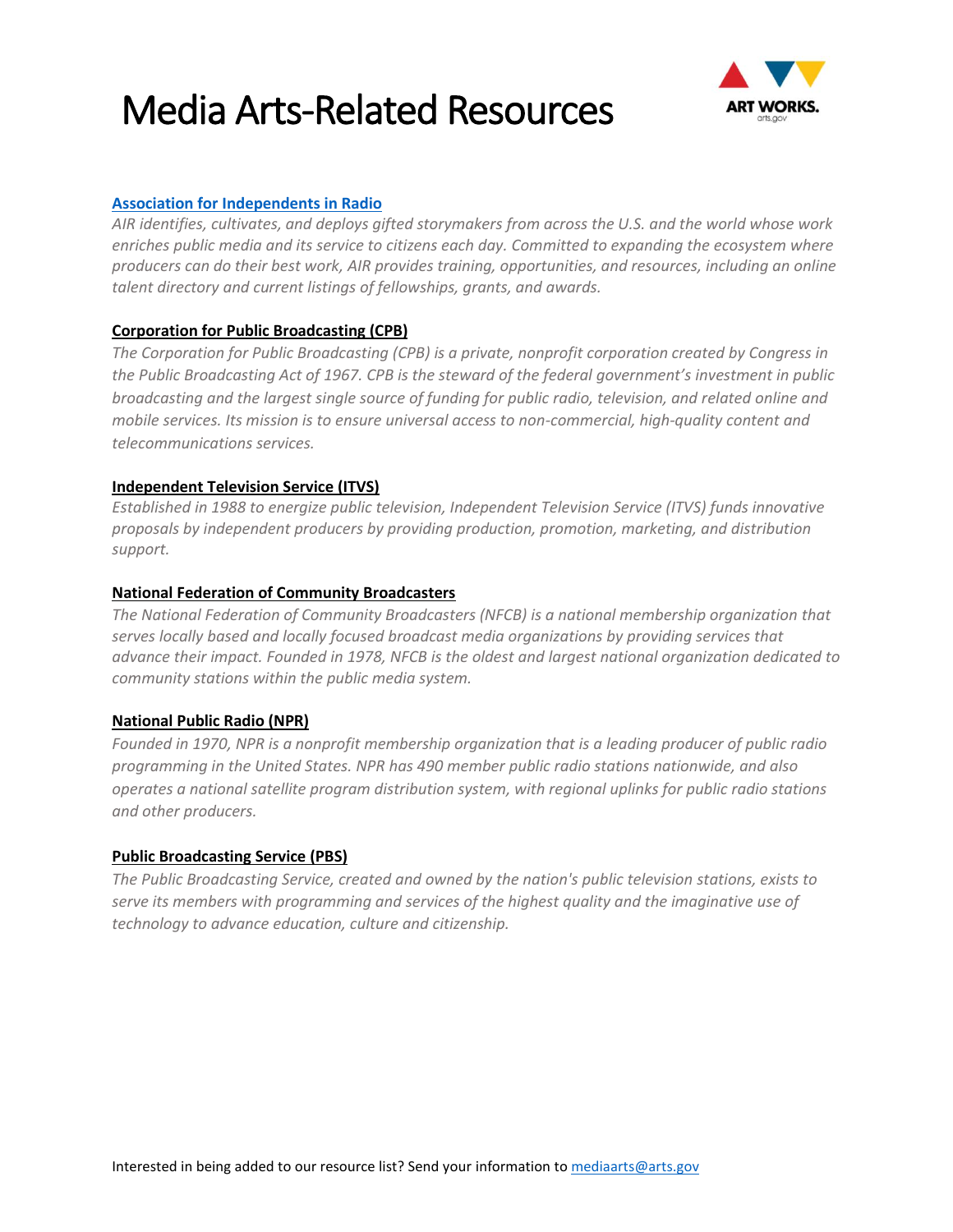

### National Minority Consortia

#### **[Center for Asian American Media](http://caamedia.org/) (CAAM)**

*The Center for Asian American Media (CAAM) is dedicated to presenting stories that convey the richness and diversity of Asian American experiences to the broadest audience possible. CAAM does this by funding, producing, distributing and exhibiting works in film, television and digital media.*

#### **[Latino Public Broadcasting](http://lpbp.org/) (LPB)**

*Latino Public Broadcasting (LPB) is the leader of the development, production, acquisition and distribution of non-commercial educational and cultural media that is representative of Latino people, or addresses issues of particular interest to Latino Americans. These programs are produced for dissemination to the public broadcasting stations and other public telecommunication entities. LPB provides a voice to the diverse Latino community on public media throughout the United States.*

#### **[National Black Programming Consortium](http://blackpublicmedia.org/) (NBPC)**

*Founded in 1979, the National Black Programming Consortium (NBPC) develops, produces and funds media content about the Black experience for public media outlets, including television, digital radio and online.*

#### **[Pacific Islanders in Communications](http://www.piccom.org/) (PIC)**

*Pacific Islanders in Communications (PIC) supports, advances, and develops Pacific Island media content and talent that results in a deeper understanding of Pacific Island history, culture, and contemporary challenges. Established in 1991, PIC helps Pacific Islander stories reach national audiences through funding support for productions, training and education, broadcast services, and community outreach.*

#### **[Vision Maker Media](http://www.visionmakermedia.org/) (VMM)**

*Vision Maker Media (VMM) empowers and engages Native People to tell stories. VMM works with Native producers to develop, produce and distribute educational telecommunications programs for all media including public television and public radio, and supports training to increase the number of American Indians and Alaska Natives producing quality public broadcasting programs.*

#### Media Arts-Related Organizations

*Note: The following is not a comprehensive list.*

#### **[Allied Media Projects](https://www.alliedmedia.org/)**

*Allied Media Projects (AMP) cultivates media strategies for a more just, creative and collaborative world. They serve a network of media makers, artists, educators, and technologists working for social justice. AMP's definition of media includes all forms of communication, from videos and websites to theater, dance, design, and interactive technology.*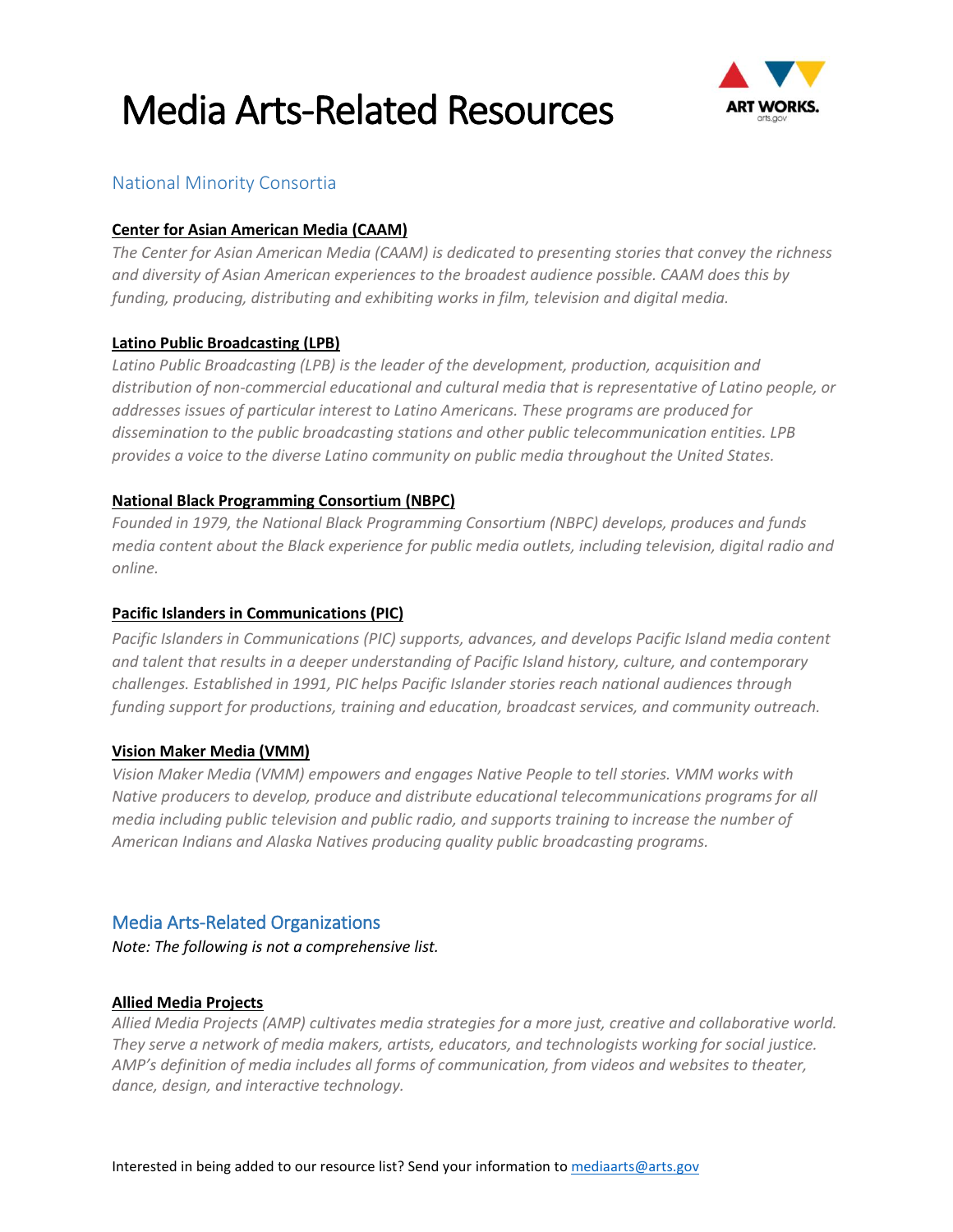

#### **[American Film Institute](http://www.afi.com/) (AFI)**

*AFI is dedicated to advancing and preserving the art of film, television and other forms of the moving image. AFI's programs provide innovation and excellence through teaching, presenting, preserving and redefining the role of the moving image.*

#### **[Anthology Film Archives](http://anthologyfilmarchives.org/)**

*Anthology Film Archives is an international center for the preservation, study, and exhibition of film and video, with a particular focus on independent, experimental, and avant-garde cinema. Anthology screens more than 900 programs annually, preserves an average of 25 films per year (with 900 works preserved to date), publishes books and DVDs, and hosts numerous scholars and researchers*.

#### **[Appalshop](https://www.appalshop.org/)**

*Established in 1969, Appalshop documents the life, culture, and voices of people living in Appalachia and rural America through a variety of media productions, public presentations and educational projects, including film, video, radio, new media, music, theater, and community exchanges.*

#### **[Association of Moving Image Archivists](http://www.amianet.org/)**

*The Association of Moving Image Archivists (AMIA) is a nonprofit international association dedicated to the preservation and use of moving image media. AMIA supports public and professional education and fosters cooperation and communication among the individuals and organizations concerned with the acquisition, preservation, description, exhibition, and use of moving image materials.*

#### **[Bay Area Video Coalition](http://www.bavc.org/)**

*Bay Area Video Coalition (BAVC) provides access to media making technology, storytelling workshops, and a diverse and engaged community of makers and producers, services and resources. BAVC's diverse, innovative programs lead the field in media training for youth and educators, technology and multimedia focused workforce development, visually-driven new media storytelling and audio-visual preservation.*

#### **[Center for Independent Documentary](http://documentaries.org/)**

*The Center for Independent Documentary was founded in 1981 to collaborate with independent producers to create films and videos on issues of contemporary social and cultural concern. These programs have been broadcast nationally and locally on public and cable television, won numerous awards, and are in distribution to educational markets worldwide.*

#### **[Chicken & Egg Pictures](http://chickeneggpics.org/)**

*Chicken & Egg Pictures supports women nonfiction filmmakers whose artful and innovative storytelling catalyzes social change. Since 2005, Chicken & Egg Pictures has awarded \$5.2 million in grants and thousands of hours of creative mentorship to over 220 films.*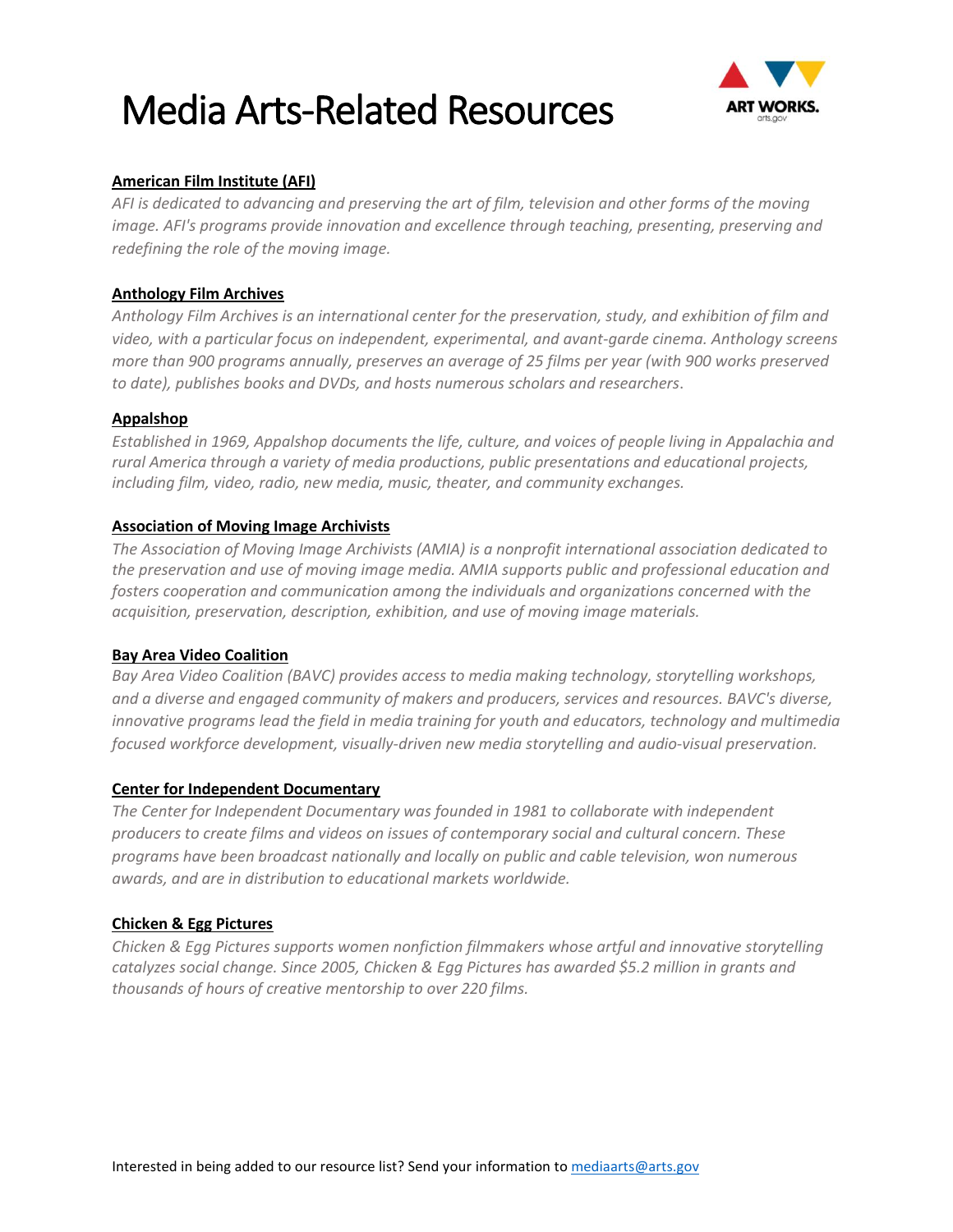

#### **[Creative Capital](https://www.creative-capital.org/)**

*Investing In Artists Who Shape The Future. Creative Capital has awarded \$40 million to 642 groundbreaking artists nationwide through funding, counsel and career development services. Our Professional Development workshops have empowered nearly 12,000 creative minds to strengthen their careers and enrich their communities. Awards available to artists working in Emerging Fields, Performing Arts, Moving Images, Literature, and Visual Arts.*

#### **[Docs in Progress](http://www.docsinprogress.org/)**

*Docs In Progress is a 501(c)(3) non-profit organization which gives individuals the tools to tell stories through documentary film to educate, inspire, and transform the way people view their world. They offer an array of programs and services aimed at aspiring and experienced documentary filmmakers and the broader community. By developing, encouraging, and celebrating new and diverse voices in documentary film, Docs in Progress seeks to deepen the public's experience, understanding, and appreciation for documentary as a form of art and expression.*

#### **[Electronic Arts Intermix](https://www.eai.org/)**

*Electronic Arts Intermix (EAI) is an international resource for video and media art. EAI supports artists through the distribution, preservation, exhibition and representation of their media artworks, and works closely with educators, curators, programmers and collectors to facilitate exhibitions, acquisitions and educational uses of media artworks. EAI's core program is the distribution and preservation of a major collection of over 3,500 new and historical video works by artists.*

#### **[Eyebeam Atelier, Inc.](https://eyebeam.org/)**

*Eyebeam is a nonprofit studio for collaborative experiments with technology toward a more imaginative and just world. The vision of technology at Eyebeam includes all processes, tools and strategies for navigating a complex world. The residency program provides people with space and time to develop their ideas into full projects. By providing generous support to artists for research, production and education, Eyebeam makes ideas real.*

#### **[Film Independent](https://www.filmindependent.org/)**

*Film Independent is a nonprofit arts organization that champions creative independents in visual storytelling and supports a community of artists who embody diversity, innovation and uniqueness of vision. Film Independent helps filmmakers make their movies, build an audience for their projects and work to diversity the film industry.* 

#### **[Games for Change](http://www.gamesforchange.org/)**

*Founded in 2004, Games for Change (G4C) supports the development of games for social impact and learning. G4C incubates game projects, engages the public through events and arcades, engages professionals and youth through design challenges, and provides platforms for the exchange of ideas and resources. G4C works with funders, content specialists, learning experts, and creative teams to create and distribute successful impact games.*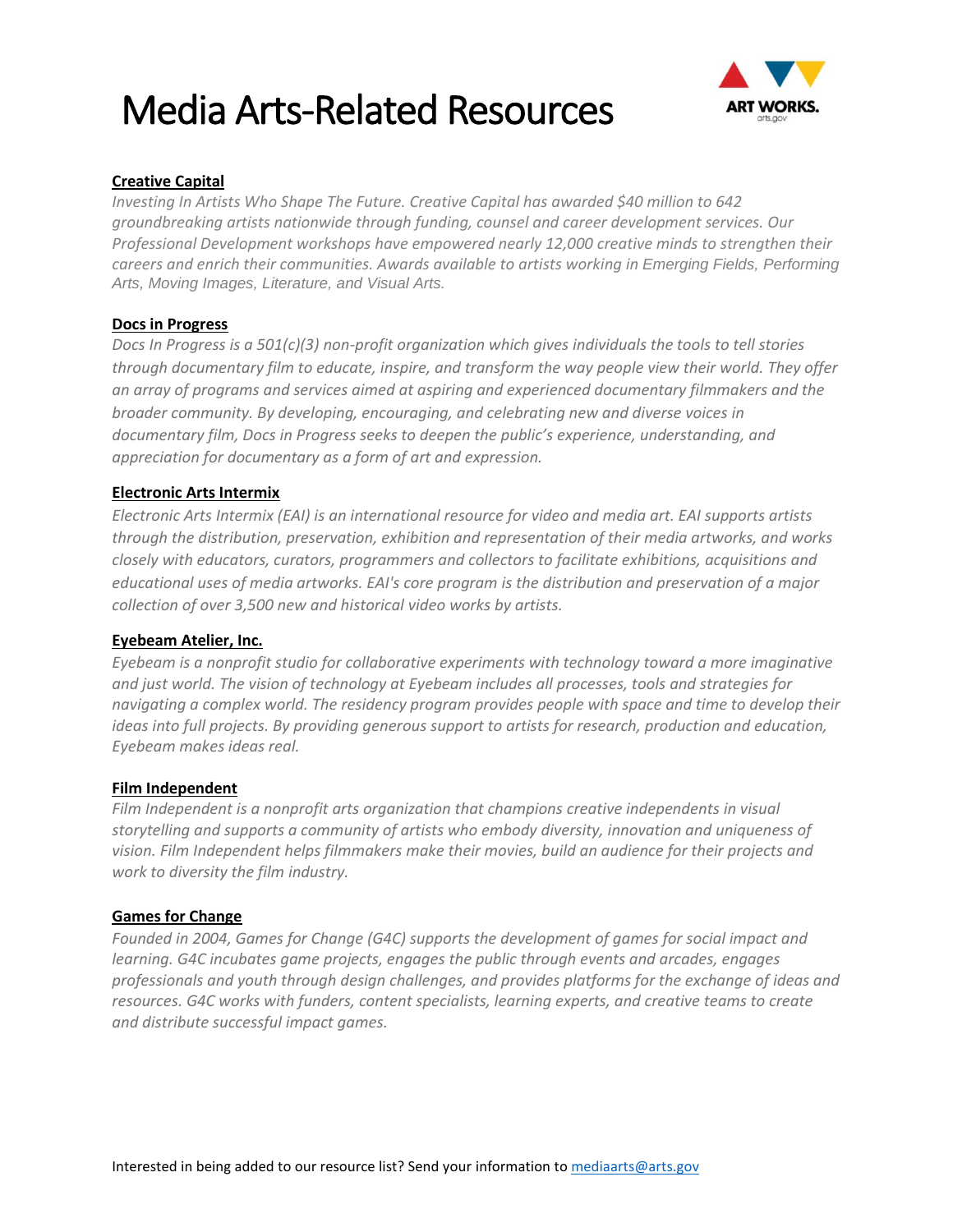

#### **Google Jump Start**

*Jump, Google's professional VR video solution, has created the Jump Start program to provide emerging VR artists with resources, a Jump virtual reality camera, and unlimited access to automated stitching via the Jump Assembler. Jump cameras are made to work with a Jump Assembler to create seamless VR video production.*

#### **[Gray Area Foundation for the Arts](http://grayarea.org/)**

*Gray Area Foundation for the Arts mission is to apply art and technology to create social and civic impact through education, incubation and public events*. *Gray Area tests and scales projects with high impact potential, and teaches digital tools to support artists and technologists.*

#### **[Independent Filmmaker Project](http://www.ifp.org/)**

*The Independent Filmmaker Project (IFP) champions the future of storytelling by connecting artists with essential resources at all stages of development and distribution. IFP fosters a vibrant and sustainable independent storytelling community, represents a growing network of storytellers around the world, and plays a key role in developing new feature and documentary works each year. Founded in 1979, IFP has supported over 8,000 projects and offered resources to more than 20,000 filmmakers.*

#### **Kaleidoscope VR**

*An exclusive network for top virtual Reality creators and industry leaders, Kaleidoscope members receive benefits such as early screeners of leading VR artwork, access to a growing library and digital archive of VR content, and invitations to private events in the VR industry. Members pay a monthly fee to support independent artists from diverse backgrounds.* 

#### **[MIT Media Lab](https://www.media.mit.edu/)**

*Created in 1980, the researchers at the Media Lab design technologies for people to create a better future. Product designers, nanotechnologists, data-visualization experts, industry researchers, and pioneers of computer interfaces work side by side to invent—and reinvent—how humans experience, and can be aided by, technology.*

#### **[MIT Open Doc Lab](http://opendoclab.mit.edu/)**

*Drawing on MIT's legacy of media innovation and its deep commitment to open and accessible information, the MIT Open Documentary Lab brings storytellers, technologists, and scholars together to explore new documentary forms with a particular focus on collaborative, interactive, and immersive storytelling.*

#### **[New Frontier at Sundance Institute](http://www.sundance.org/programs/new-frontier)**

*New Frontier at Sundance Institute is a dynamic initiative created to identify and foster independent artists working at the convergence of film, art, media, live performance, music, and technology. The Labs and Residency programs at New Frontier work to identify and foster independent artists and creative technologists innovating the art and form of story at the convergence of diverse forms of creative*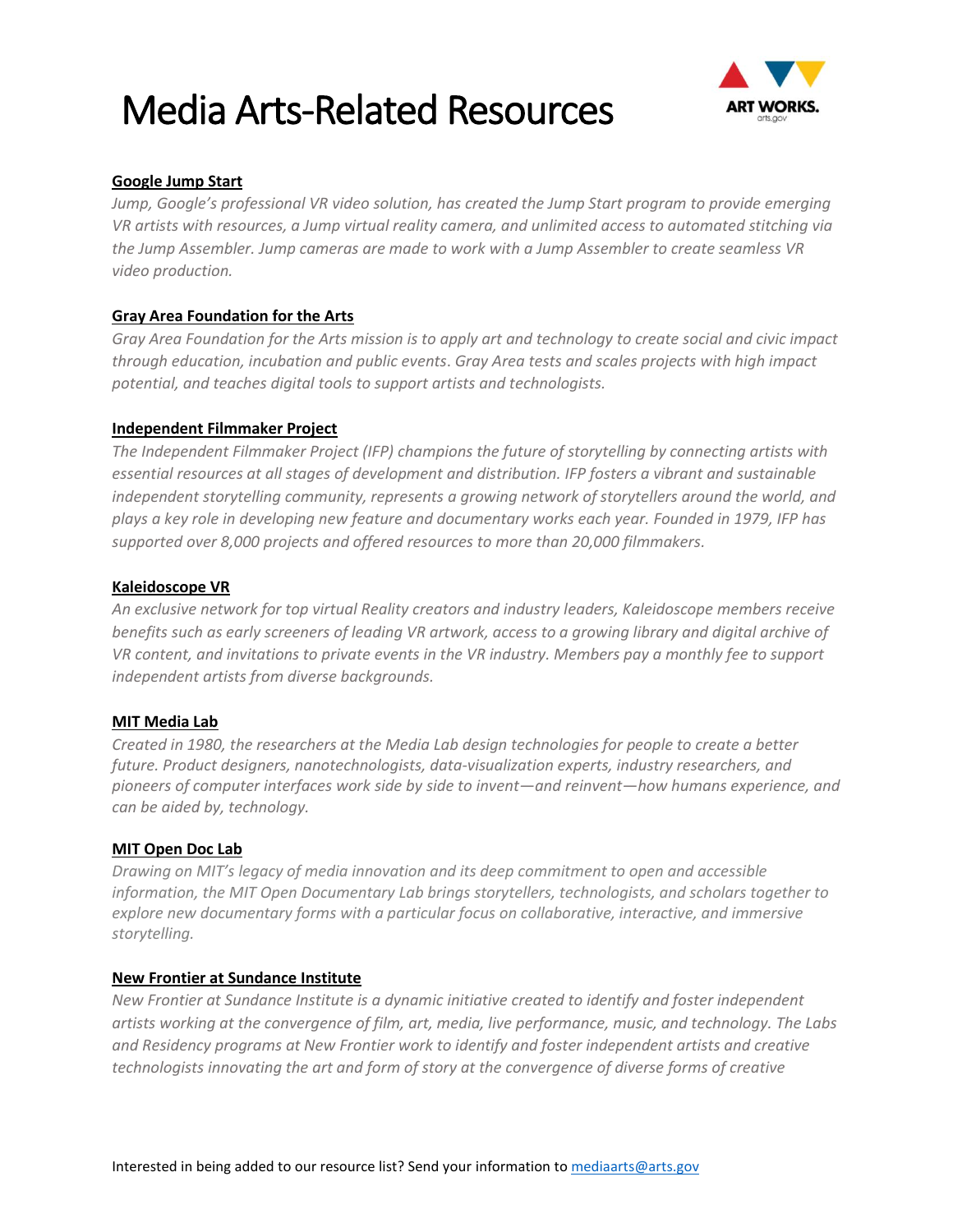

*expression; and to build a community of collaborators across diverse disciplines to push the boundaries of story.*

#### **[New Inc.](http://www.newinc.org/)**

*Founded by the New Museum in 2014, NEW INC is the first museum-led cultural incubator dedicated to supporting innovation, collaboration, and entrepreneurship across art, design, and technology. The program brings together boundary-pushing professionals who are inventing new forms and pursuing new models in fields as varied as music, interactive art, fashion, gaming, architecture, film, performing arts, product design, and web development, among others.*

#### **[Rhizome](http://rhizome.org/programs/)**

*Rhizome's mission is to support the creation, presentation, and preservation of digital and new media art. An affiliate of the New Museum since 2003, Rhizome supports artists working at the furthest reaches of technological experimentation as well as those responding to broader aesthetic and political implications of new tools and media.*

#### **[Scribe Video Center](http://www.scribe.org/)**

*Founded in 1982, Scribe Video Center provides training in all aspects of film, video and audio production. Scribe offers classes in computer-based interactive media to individuals and community organizations, and provides emerging and mid-level video makers with the skills and opportunity to use video and film as tools for self-expression and for representing and supporting their communities.*

#### **[SFFILM](http://www.sffs.org/)**

*SFFILM, previously known as the San Francisco Film Society, is a nonprofit organization with a mission to champion the world's finest films and filmmakers through programs anchored in and inspired by the spirit and values of the San Francisco Bay Area. Presenter of the San Francisco International Film Festival, SFFILM delivers year-round screenings and events. In addition to its public programs, SFFILM supports the careers of hundreds of independent filmmakers from the Bay Area and beyond with grants, residencies, and other creative development services.*

#### **[Squeaky Wheel Film & Media Art Center](http://www.squeaky.org/)**

*Established in 1985, Squeaky Wheel Film & Media Art Center has a mission to continue a legacy of innovation in media arts through access, education, and exhibition. We envision a community that uses electronic media and film to celebrate freedom of expression and diversity of voice. Programs offer artist residencies, workshops, and exhibition-related opportunities in all genres and forms of media art.*

#### **[Standby Program, Inc.](http://www.standby.org/standby/)**

*The Standby Program, Inc. is a non-profit media arts service organization founded in 1983. Standby's mission is to foster the creation and preservation of media art work by democratizing access to media technology, providing technical information and consultation, and creating resources which advance the development of the field as a whole. Standby provides artists and independent media makers access to state-of-the-art media services at affordable rates.*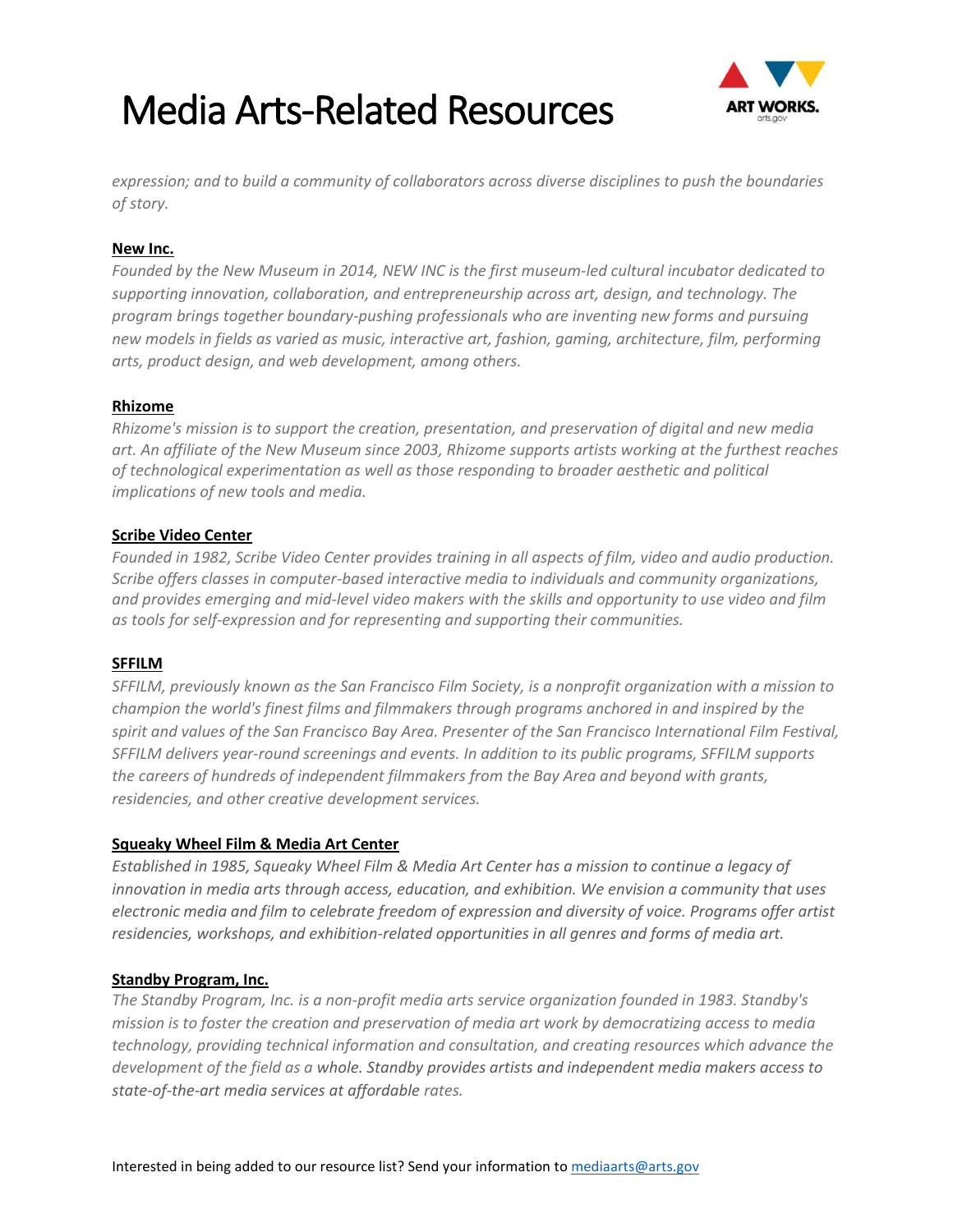

#### **[Studio for Creative Inquiry, Carnegie Mellon University](http://studioforcreativeinquiry.org/residencies)**

*The Frank-Ratchye STUDIO for Creative Inquiry at Carnegie Mellon University is a laboratory for atypical, anti-disciplinary, and inter-institutional research at the intersections of arts, science, technology and culture. They offer artist residencies when funding is available.*

#### **[Sundance Institute](http://www.sundance.org/)**

*Sundance Institute is a nonprofit organization dedicated to the discovery and development of independent artists and audiences. Through its programs, the Institute seeks to discover, support, and inspire independent film and theatre artists from the United States and around the world, and to introduce audiences to their new work.*

#### **[Tribeca Film Institute](https://tribecafilminstitute.org/)**

*Through its Artist, Education, and Interactive programs, Tribeca Film Interactive (TFI) works to bring diverse artistic visions, cultural experiences, and unheard voices to the screen and to new audiences. Each year, TFI's Artist Programs team identifies film and media artists and empowers them with project funding, mentorship and professional development opportunities, and industry exposure needed to realize their stories and connect with audiences.*

#### **[UnionDocs, Inc.](https://uniondocs.org/)**

*UnionDocs (UNDO) is a center for documentary art that promote marginalized stories, underrepresented visions, and interdependent networks of thought. UNDO offers workshops, labs, and a fellowship program for activist artists, experimental media makers, and journalists.* 

#### **Viacom NEXT**

*Viacom NEXT launches mainly VR projects as well as artwork utilizing artificial intelligence (AI) and the Internet of Things (IoT) under brands such as MTV, Nickelodeon, Paramount Pictures, etc. Supported by both startups and universities, Viacom NEXT offers VR fellowships people working in art, engineering, animation, and game design.* 

#### **[Video Data Bank](https://www.vdb.org/)**

*Video Data Bank (VDB) is a leading resource in the U.S. for video by and about contemporary artists, whose collection of includes the work of more than 600 artists and 6,000 video art titles. VDB is dedicated to fostering awareness and scholarship of the history and contemporary practice of video and media art through its distribution, education, and preservation programs. The collection is made available to museums and galleries, libraries and educational institutions, cultural institutions and alternative exhibitors through a far-reaching national and international distribution service.*

#### **VIVE X**

*Vive X is a global, VR-focused accelerator program created by HTC VIVE, a VR headset developer and distributor. This program offers investment, mentorship, education, networking opportunities, and support services for VR startups.*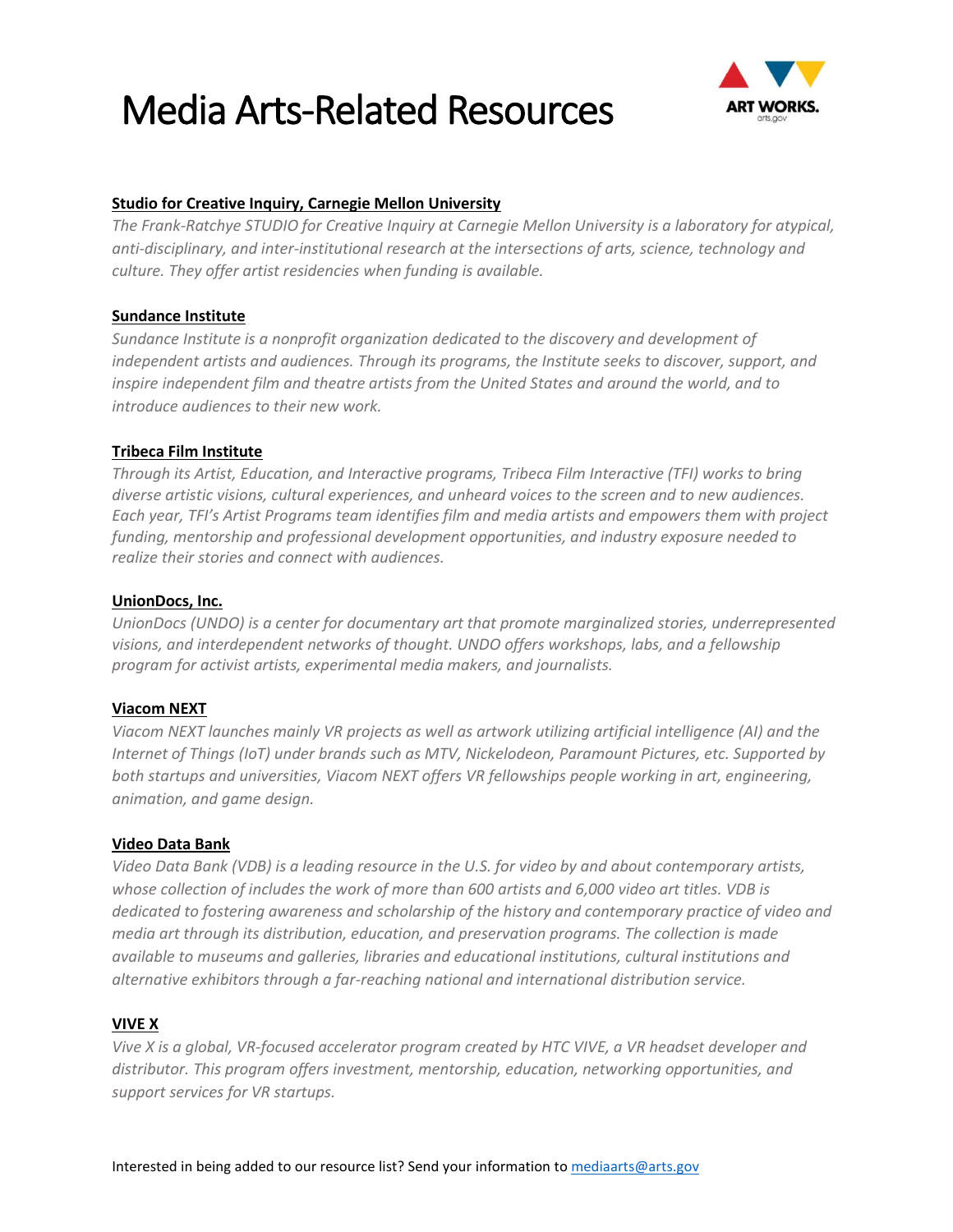

#### **[Women Make Movies](http://www.wmm.com/)**

*Established in 1972, Women Make Movies (WMM) facilitates the production, promotion, distribution and exhibition of independent films and videotapes by and about women. WMM provides services to both users and makers of film and video programs, with a special emphasis on supporting work by women of color. WMM facilitates the development of feminist media through an internationally recognized Distribution Service and a Production Assistance Program.* 

#### **Youtube VR Creator Lab**

*Run by VRScout and VR Playhouse, Youtube's VR Creator Lab provides resources, technical insight, and networking opportunities for Youtube content creators. Providing its fellows with funding, cameras, and audio gear, Youtube hopes to provide its videomakers with a refined approach to producing immersive content. Each artist is expected to produce four original VR videos and one behind-the-scenes video during this program.*

### Audio

#### **[Atlantic Public Media](http://atlantic.org/)**

*Atlantic Public Media (APM) fosters the artistic expression of diverse voices in public broadcasting at a local, national, and international level. In 2001, APM launched Transom–an online publication that offers everyone the tools, ideas, and encouragement to tell their own stories and get them broadcast. Transom is a workshop and showcase for new and diverse voices striving to extend the power of a story shared.*

#### **[PRX, Inc.](http://www.prx.org/)**

*PRX is a leading creator and distributor, connecting audio producers with their most engaged, supportive audiences. For over a dozen years, PRX has operated public radio's largest distribution marketplace, offering thousands of shows including This American Life, The Moth Radio Hour, and Reveal. In 2014, PRX launched [Radiotopia,](http://www.radiotopia.fm/) a curated network of extraordinary, cutting-edge podcasts.* 

#### **[Public Radio International](http://www.pri.org/)**

*Public Radio International's (PRI) mission is to serve audiences as a distinctive content source for information, insights and cultural experiences essential to living in our diverse, interconnected world. With programming carried on public radio stations across the U.S. and on digital platforms that reach millions around the world, PRI brings new voices, global journalism, and cultural perspectives to broad audiences.*

### ADDITIONAL RESOURCES (for Individuals)